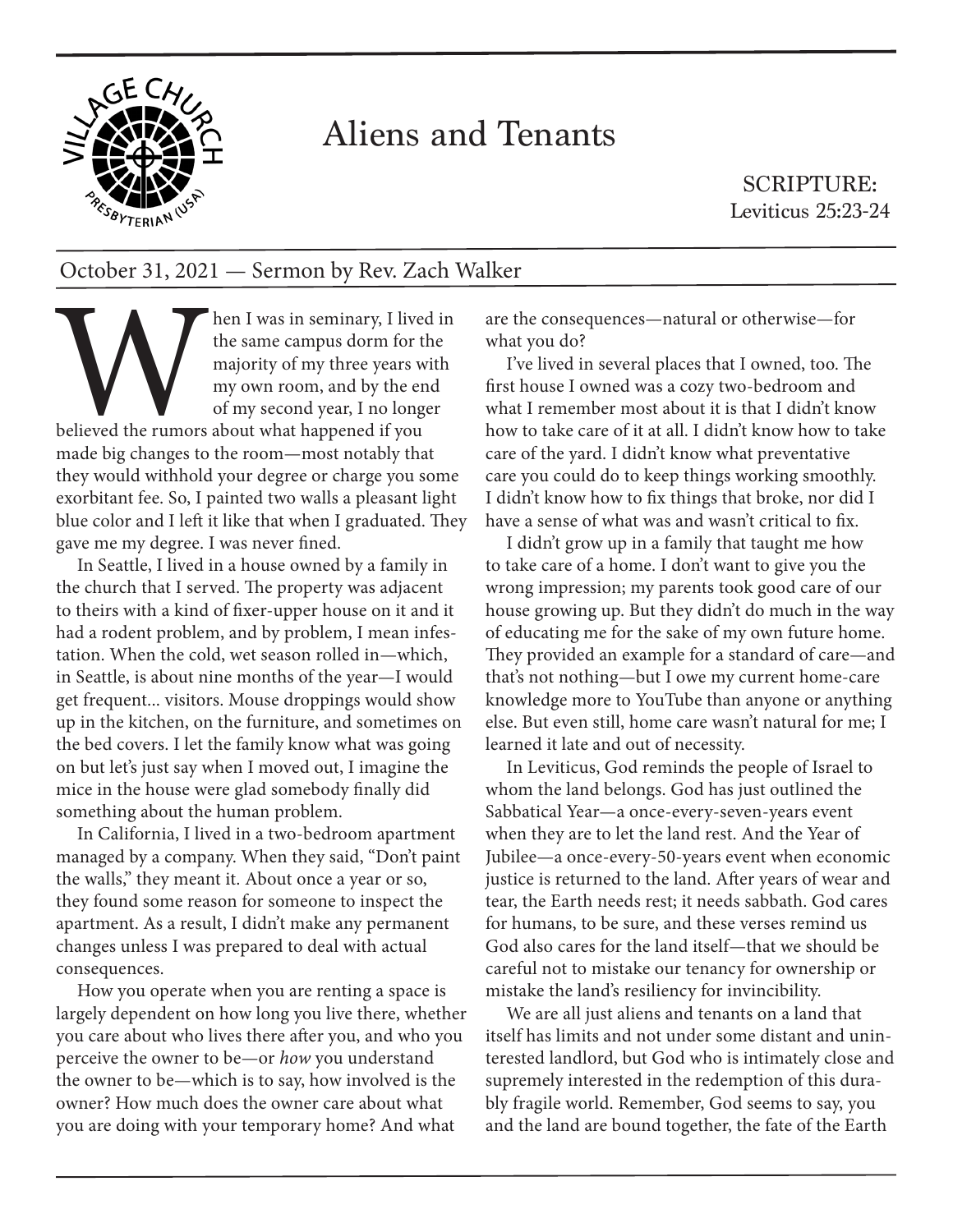2

is also your fate.

In the biblical view, writes theologian George Knight, "one cannot separate humanity from the world in which it exists. You cannot separate humanity from the environment. Humanity is part of the soil, and our bodies will return to it when we die."1

At the time, humans certainly understood they could impact the area where they lived, but they could not have imagined the global impact of the present day. They could not have imagined, as author Elizabeth Kolbert puts it, that right now "we are deciding, without quite meaning to, which evolutionary pathways will remain open and which will forever be closed. No other creature has ever managed this, and it will, unfortunately, be our most enduring legacy."2

In her book, *The Sixth Extinction*, Kolbert details that we are bearing witness to one of the rarest events in life's history: a mass extinction.3 By the best calculations, she notes, one amphibious species should go extinct every thousand years or so. But pretty much every person studying amphibians today has witnessed several amphibian extinctions. What's more concerning—other species are approaching amphibian extinction levels: "one-third of all reef building corals, one-third of all fresh water mollusks, one-third of sharks and rays, one quarter of all mammals, onefifth of all reptiles, and one-sixth of all birds are headed toward oblivion."4 Kolbert concedes there are a lot of theories about why this is happening and climate change is one of them. But it all boils down to this: No matter how you frame it, the cause is us.<sup>5</sup>

When did we begin to see the earth to which we are bound as infinite, and as something to which we were fully entitled without regard to consequence? In the context of Leviticus, we are either acting like tenants who have forgotten who the owner is, or we are acting as though we are owners of this land who have not paid enough attention about how to take care of it.

Helen Keller once unnervingly said, "People do not like to think. If one thinks, one must reach conclusions. Conclusions are not always pleasant." When we stop and think about what is happening with the

environment, we reach less than pleasant conclusions.

Like me, if you've heard a sermon about earth care, the central statement seems to be that we are the stewards of this earth. I'm on board with that. But I'm also increasingly dissatisfied with it, not because the statement isn't true, but because it isn't enough. To agree that we are stewards is fine, but I'm worried I don't have the knowledge, and in some ways, the power, to do what I need to do in order to steward well. Knowledge and power.

It isn't enough to just agree we should care for this finite world, any more than it is enough to agree that I should eat healthy food but then have no knowledge on how to do so and thus fail in the crucial aspect of actually acting in a way that bears out the benefits of that conviction. Agreeing with a statement and then failing to behave in a way that proves it doesn't amount to much difference.

I'm guilty of that. I often live as though resources are largely infinite, as though the world has no owner other than humanity, or that the world has no higher owner who cares about how we maintain it. I often live forgetting that I am an alien and a tenant here, one that doesn't know how to take care of where I live.

The reading from Numbers, in brief, outlines some prescribed work for the Levites—in particular, the expectation that they would serve in the Temple from age 25 to age 50, at which point their role was to teach and advise. For 25 years they would have learned from both practical experience and from those who were older. They were tenants in that Temple, caretakers for a time, before passing their knowledge on.

And I wonder if there was any revelatory knowledge that became critical for how they did what they did. I wonder if they discovered they were doing something wrong—something that meant they needed to change a lot of their customs and habits. And how critical it would have been, as they passed on the knowledge to the next generations, that they kept heading in that new direction, uncertain and worried that the old habits would drag them back.

The sudden, uncertain future would have nagged

<sup>1</sup> George A.F. Knight, *Daily Bible Study Series: Leviticus* (1981), pp. 152-153.

<sup>2</sup> Elizabeth Kolbert, *The Sixth Extinction* (2015), pp. 268-269.

<sup>3</sup> *Ibid.*, pp. 7-8.

<sup>4</sup> *Ibid.*, pp. 17-18.

<sup>5</sup> *Ibid*., p. 237.